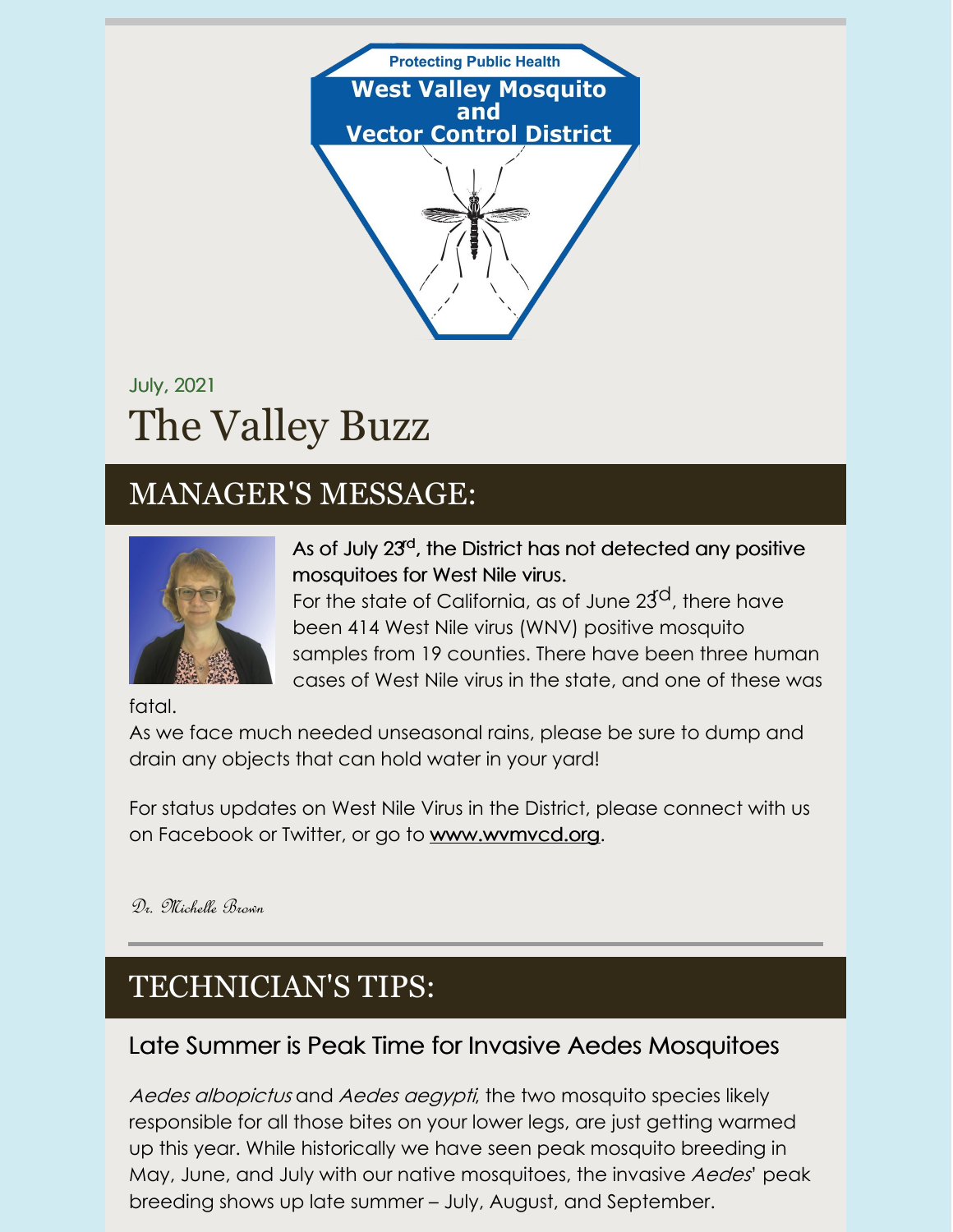These Aedes species prefer to use small containers to lay their eggs in and need very little water to thrive. It is important to remove all the standing water you can from around your home, checking in spots like potted plants, trash receptacles, toys left outdoors, recycle bins (even the items like bottles and cans inside the bins) and yard drains. Getting rid of these potential breeding spots now and maintaining a "dry" yard into late Summer/mid Fall can make a big difference for you and your neighborhood!

Be sure to call us for help, our trained technicians can help with locating and eliminating potential breeding spots in and around your yard and neighborhood.



Invasive *Aedes* are on the rise in our community, stay vigilant!

### FROM OUR LABORATORY:

#### What's in a Name?

People wonder why we go to the trouble of sorting and identifying mosquitoes we collect. If it's a mosquito, just get rid of it right? Well, it's a lot more complicated than that! By collecting and identifying mosquitoes, laboratory staff can monitor population numbers, identify areas that are beginning to show signs of increased activity, and more! Identifying what kind, or species, of mosquito is in an area gives us a better understanding of where they are laying their eggs, what time they are most active, and where they may be originating from.

All this helps our technicians track down and mitigate mosquitoes efficiently. It's not easy sorting and identifying all those skeeters, but it helps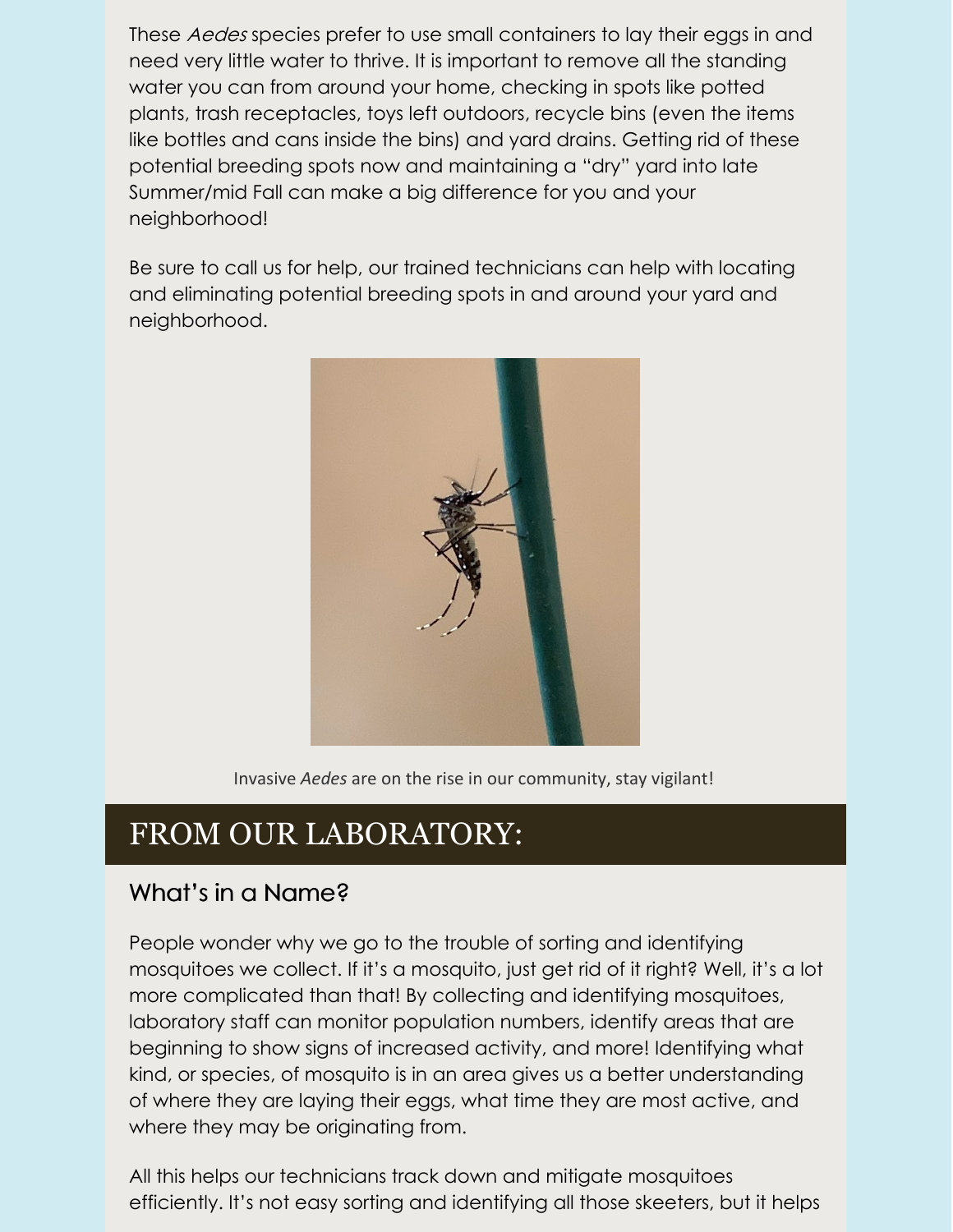us better manage mosquitoes and reduce the risk of disease for our residents!



Patience, care and knowledge are needed to ID our skeeters!

### OUTREACHING OUT TO YOU!

#### Getting Back Out There!

We are excited to get back into our some of our old routines again, and one of the things we've missed most are city concerts. It's a joy to kick back, listen to some great tunes, and enjoy our wonderful SoCal weather. However, it's easy to forget that the concerts are happening at peak mosquito biting times, and all of us out there are easy pickings for a mosquito looking for blood! As essential as your chairs and umbrella, mosquito repellent should be high on your list of unforgettable items!